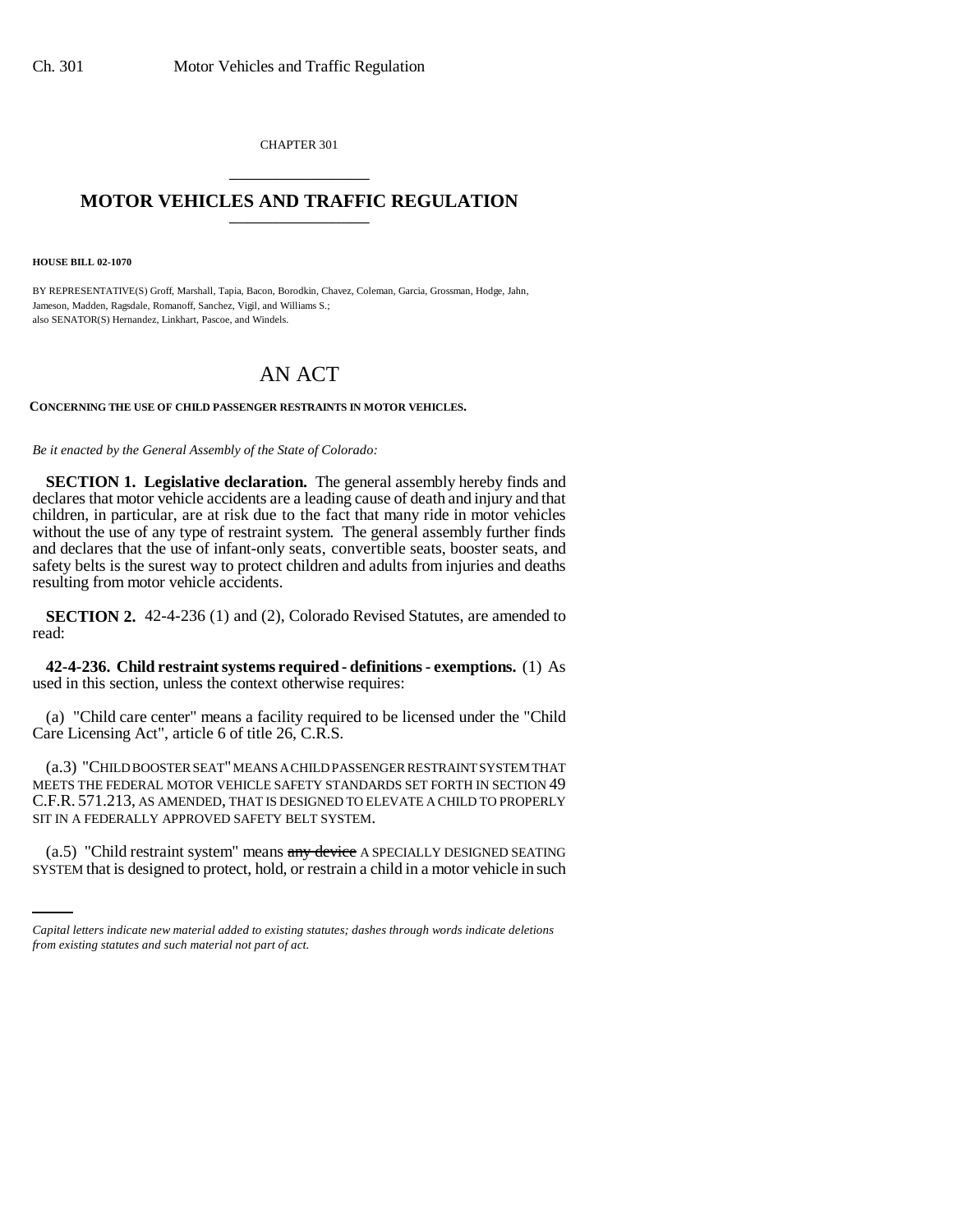a way as to prevent or minimize injury to the child in the event of a motor vehicle accident THAT IS EITHER PERMANENTLY AFFIXED TO A MOTOR VEHICLE OR IS AFFIXED TO SUCH VEHICLE BY A SAFETY BELT OR A UNIVERSAL ATTACHMENT SYSTEM, and that conforms to all applicable federal motor vehicle safety standards MEETS THE FEDERAL MOTOR VEHICLE SAFETY STANDARDS SET FORTH IN SECTION 49 C.F.R. 571.213, AS AMENDED.

(a.7) "CHILD SAFETY BELT-POSITIONING DEVICE" MEANS A DEVICE THAT POSITIONS A SAFETY BELT AROUND A CHILD IN A MANNER THAT SAFELY RESTRAINS SUCH CHILD IN A SEATING POSITION THAT CONFORMS TO ALL APPLICABLE FEDERAL MOTOR VEHICLE SAFETY STANDARDS.

(b) "Safety belt" means a lap belt, a shoulder belt, or any other belt or combination of belts installed in a motor vehicle to restrain drivers and passengers, except any such belt which THAT is physically a part of a child restraint system. "Safety belt" includes the anchorages, the buckles, and all other equipment directly related to the operation of safety belts.

(c) "Seating position" means any motor vehicle interior space intended by the motor vehicle manufacturer to provide seating accommodation while the motor vehicle is in motion.

(2) (a) Unless exempted pursuant to subsection (3) of this section, every child, who is under four years of age and weighs under forty pounds, being transported in this state in a privately owned noncommercial passenger vehicle or in a vehicle operated by a child care center, shall be provided with a ONE OF THE FOLLOWING child restraint system SYSTEMS suitable for the child's size and shall be properly fastened into such child restraint system which is in a seating position which is equipped with a safety belt or other means to secure the system according to the manufacturer's instructions:

(I) IF THE CHILD IS LESS THAN ONE YEAR OF AGE AND WEIGHS LESS THAN TWENTY POUNDS, THE CHILD SHALL BE PROPERLY RESTRAINED IN A REAR-FACING CHILD RESTRAINT SYSTEM.

(II) IF THE CHILD IS ONE YEAR OF AGE OR OLDER, BUT LESS THAN FOUR YEARS OF AGE, AND WEIGHS LESS THAN FORTY POUNDS, BUT AT LEAST TWENTY POUNDS, THE CHILD SHALL BE PROPERLY RESTRAINED IN A FORWARD-FACING CHILD RESTRAINT SYSTEM.

(b) Unless excepted pursuant to subsection (3) of this section, every child, who is at least four years of age but less than sixteen years of age or who is less than four years of age and weighs forty pounds or more, being transported in this state in a privately owned noncommercial vehicle or in a vehicle operated by a child care center, shall be provided with a safety belt system and shall be properly fastened into the safety belt system according to the manufacturer's instructions PROPERLY SECURED BY ONE OF THE FOLLOWING SAFETY DEVICES APPROVED FOR A CHILD OF SUCH AGE OR WEIGHT BY THE UNITED STATES DEPARTMENT OF TRANSPORTATION, OR IN A SAFETY BELT, WHICHEVER IS APPROPRIATE FOR THE CHILD:

(I) IF THE CHILD IS AT LEAST FOUR YEARS OF AGE BUT LESS THAN SIX YEARS OF AGE AND IS LESS THAN FIFTY-FIVE INCHES TALL, THE CHILD SHALL BE PROPERLY